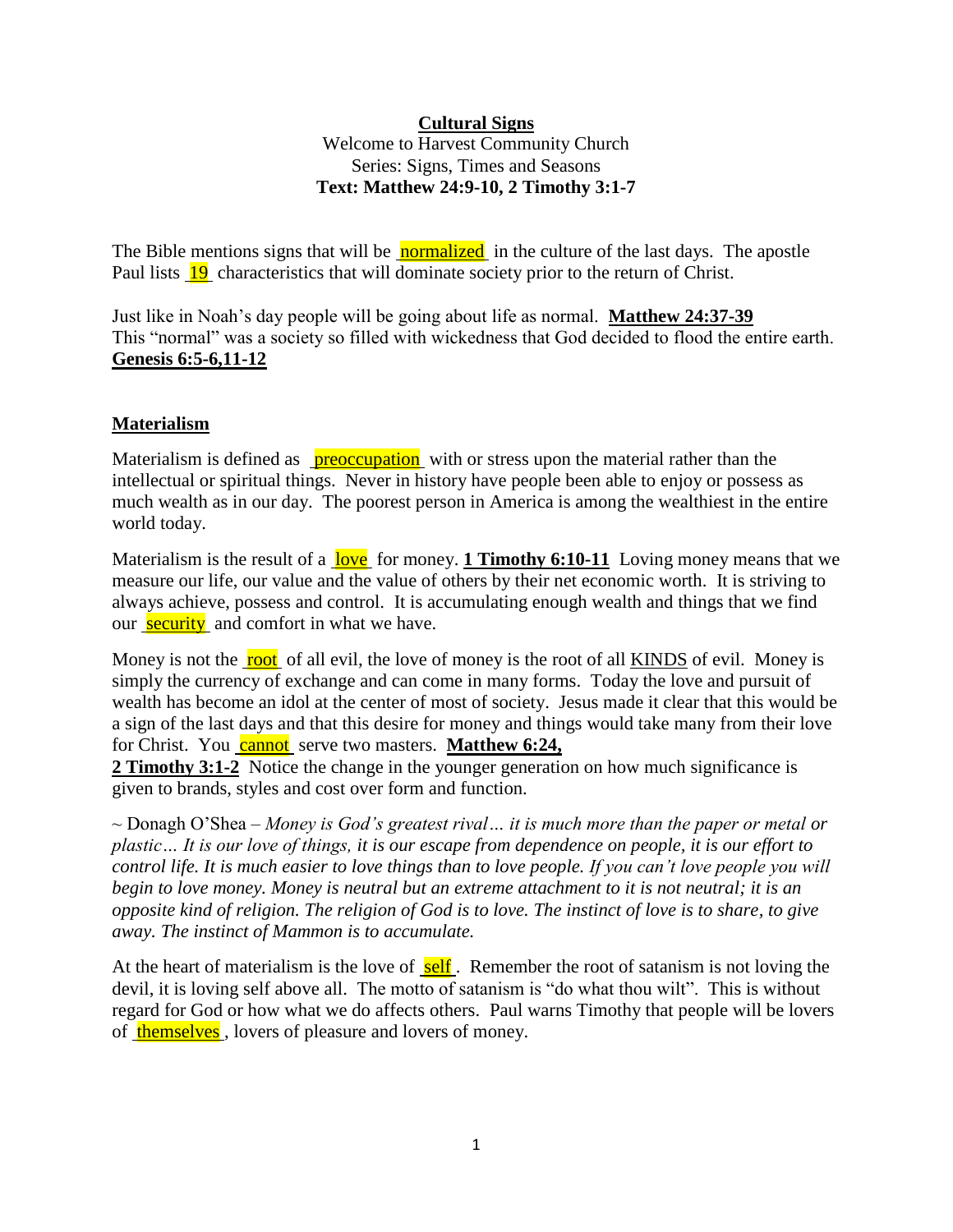When God is no longer in His rightful place of our lives, as both Savior and Lord, self will move in to replace Him. It is said that witches pray the Lord's prayer backwards. They start out with "give us this day our daily bread and end with hallowed be your name." This simple twist makes all the difference in the world in the correct way of praying. Today the modern church puts an emphasis on **prosperity** over worship.

Those who are lovers of themselves will then become lovers of **money**. Money provides the means of pleasing one's self. Just as Peter shows us how a love and desire to please God builds our maturity, a love for self then promotes **immaturity**. Remember without faith it is impossible to **please** God. Look at the contrast in these two portions of scripture. **2 Peter 1:5-10, 2 Timothy 3:1-7**

The antidote to materialism is **generosity**. The philosophy of the world is get all you can, can all you get and then sit on the can. The Bible tells us that it is  $\frac{1}{m}$  blessed to give than to receive.

To combat the love of money we must change the way we think about money. First, we must come to understand that since Jesus is our Lord, our money is not ours. Many Christians equate money the way the world does they see it as treasure.

# **Matthew 6:19-21, 1 Timothy 6:17-19**

One of the problems with the love of money is that we always see ourselves and life through the lens of a **poverty** mentality. In Christ we are **rich** in what matters. We are joint heirs with Christ. In the book of Revelation, the church at Laodicea describes much of those are part of the church today in these last days. **Revelation 3:15-20** In America we are blessed. As a matter of fact, according to Forbes, the typical person in the bottom 5% of American income is still richer than 68% of the worlds people.

Another key way to combat materialism is to truly be thankful and grateful for all that we have. A sign of a poverty mentality is that enough is never enough; self is never satisfied. There is always more. A true sign of spiritual maturity is contentedness. Remember, one of the signs of maturity is to truly love people; love  $\frac{gives}{gives}$  - self takes.

### **Immorality**

At the heart of immorality is the idea that **anything** goes.

Moral - concerned with the principles of right and wrong behavior and the goodness or badness of human character.

- holding or manifesting high principles for proper conduct. Virtuous, good, righteous, fairness, honesty, high-minded, principled, honorable, proper, noble, just, pure, law-abiding, blameless, chaste

Many assume that immorality deals mainly with sexual issues, but it really deals with having a sense of integrity concerning right and wrong in all of our relationships. Morality is not limited to romantic relationships but to friendship, business, family and sexual.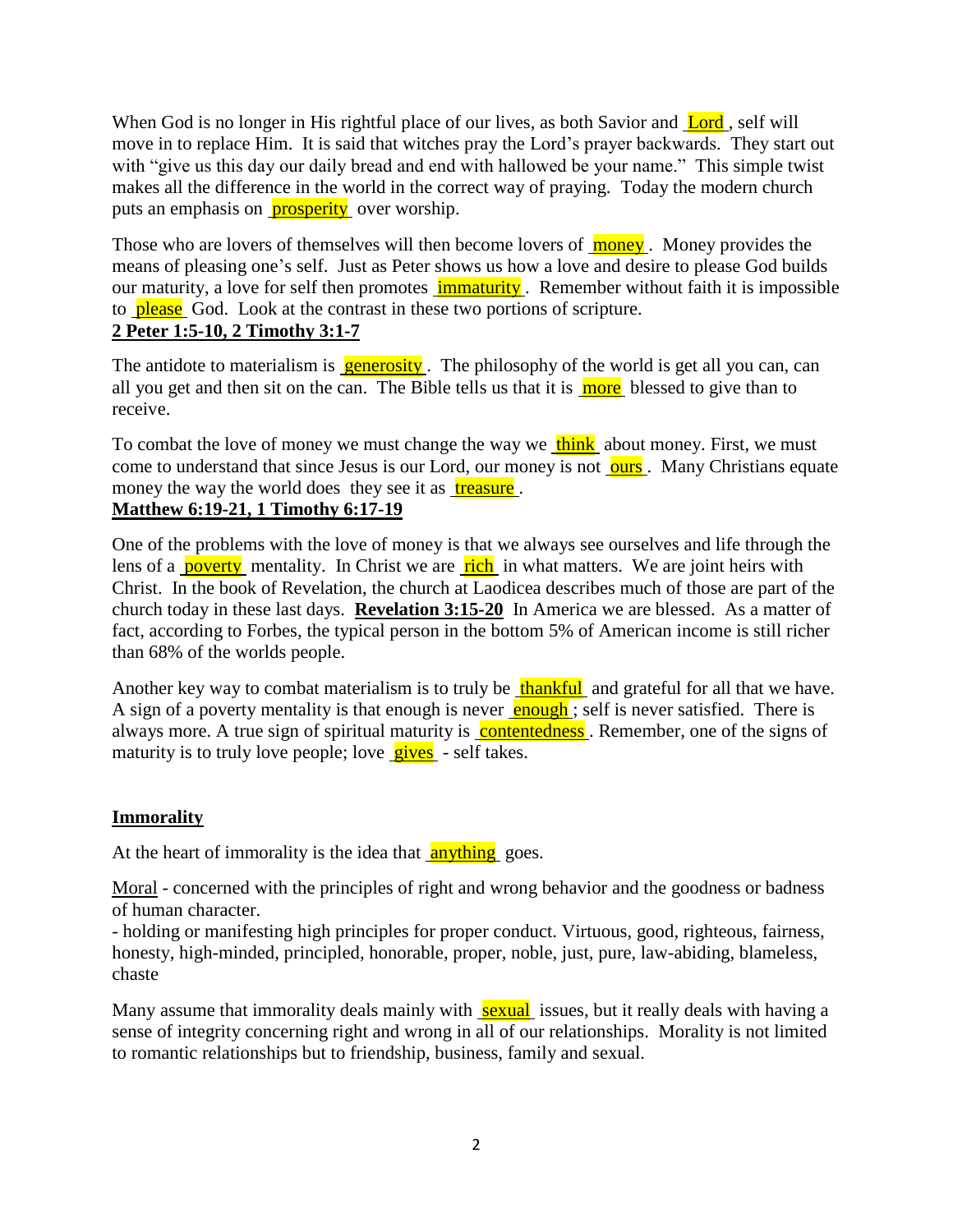The culture of the last days will be one of anything goes. Just as in Noah's day where people were going about their lives, there will be unbridled weakness in the last days. **Genesis 6:5**

If you watch what is shaping our culture you will see the  $\frac{depravity}{d}$  of man on full display. Depravity is simply Godlessness. Our moral compass in society does not have a true north. Instead of pointing to God's ways we decide that morality is anyway we see it. Again, the heart of immorality is the result of a love of self over our love for God and people. Because of the rise of technology and its easy accessibility we have become a profane people. What was at one point only seen by a few is now revealed to many, from murder, rudeness, profanity, perversion and pornography. Our minds are assaulted with wickedness from movies, to TV shows the internet and music. Common curtesy, politeness, kindness and decency are no longer the hallmarks of good taste.

The moral decline we are seeing in the world today began in England and France in the late 1800's during the "Enlightenment" or "Age of Reason". This was the rejection of God and the elevation of man. The age of enlightenment embraced the idea that there is no absolute truth. Moral **relativism** became the theme of our education and was ingrained in popular culture from the  $1920$ 's – the sexual revolution of the  $60$ 's- $80$ 's.

According to the Bible, moral collapse starts with the **rejection** of God. **Romans 1:18-20** 

~David Jeremiah – *"The bottom-line reason for humanity's rejection of the obvious evidence is that the existence of a Creator implies His authority over His Creation. If we are subject to a Maker, we are not autonomous, for morality is intrinsically rooted in His holy character. We cannot live how we would like, nor should we. God's personal purity supplies a moral baseline for the universe and provides the guidelines by which we live healthy and holy lives."*

The Book of Romans describes the steps a culture takes in its moral slide into depravity:

- The rejection of God and an  $\frac{ungratefulness}{ulnes}$  for who He is and all He has done. **Romans 1:21**
- God created the human heart to be filled with His love. When we reject God, we reject the only One that makes us complete. We will find something to fill that void; this is called idolatry . **Romans 1:22-23** An idol is whatever comes first in our lives. It is anything that has our affections, drives our priorities and comes before Jesus. When we reject God, we will try to find a substitute.
- The third step in the decline is **immorality**. **Romans 1:24-25** When we give up the true God of heaven all other gods lead to an erosion of morality, to sensuality, to sexual sins and to lust driven lives. **1 John 2:15-17** The things of the world never satisfy because they are not eternal.